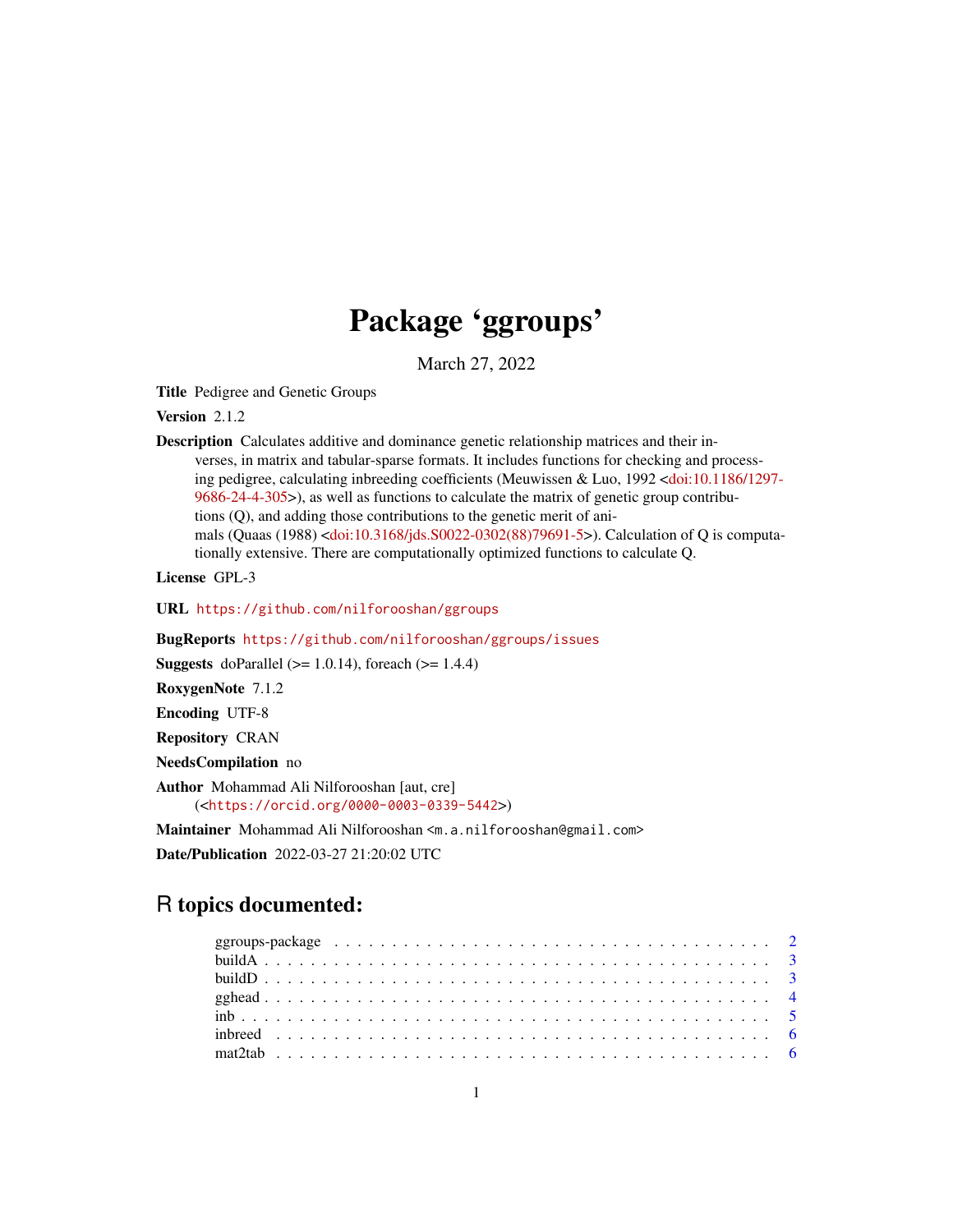## <span id="page-1-0"></span>2 ggroups-package

|      | 7   |
|------|-----|
|      | -8  |
|      | 8   |
|      | - 9 |
|      |     |
| Ogpu |     |
|      |     |
|      |     |
|      |     |
|      |     |
| rg   |     |
|      |     |
|      |     |
|      |     |
|      |     |
|      |     |
|      |     |
|      |     |

#### **Index** 2008 **Index** 2008 **Index**

ggroups-package *Pedigree and genetic groups*

#### Description

This package contains pedigree processing and analyzing functions, including functions for checking and renumbering the pedigree, making the additive and dominance pedigree relationship matrices and their inverses, in matrix and tabular formats, calculating inbreeding coefficients, as well as functions related to genetic groups.

#### Details

First, it is recommended to check the pedigree data.frame with the [pedcheck](#page-7-1) function. Pedigree relationship matrix and its inverse are fundamentals in the conventional and modern animal breeding. The concept of genetic groups stems from the fact that not all the unknown parents are of the same genetic level. The genetic group contribution matrix  $(Q)$  is required to weight and add genetic group effects  $(\hat{g})$  to the genetic merit of animals ( $\hat{u}$ ), which is equal to  $Q\hat{g} + \hat{u}$  (Quaas, 1988). Calculating  $Q$  is computationally challenging, and for large pedigree, large RAM and long computational time is required. Therefore, the functions qmatL and its parallel version, qmatXL are introduced. Overlap between sire and dam genetic groups is supported.

#### Author(s)

Mohammad Ali Nilforooshan <m.a.nilforooshan@gmail.com>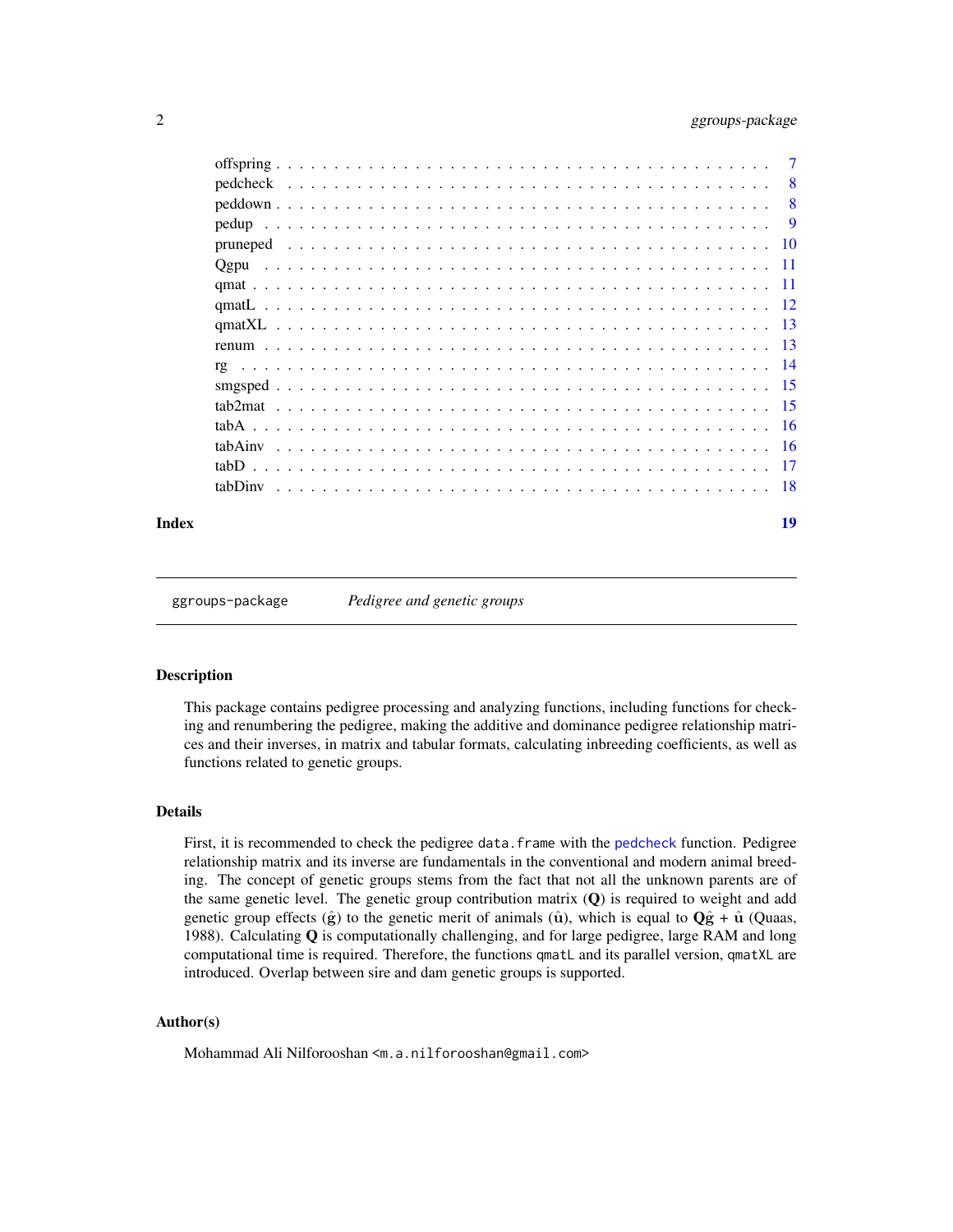#### <span id="page-2-0"></span>buildA 3

## References

Meuwissen, T. and Luo, Z. 1992. Computing Inbreeding Coefficients in Large Populations. Genet. Sel. Evol., 24:305. <doi:10.1186/1297-9686-24-4-305>

Mrode, R. A. 2005. Linear Models for the Prediction of Animal Breeding Values, 2nd ed. Cambridge, MA: CABI Publishing.

Quaas, R. L. 1988. Additive Genetic Model with Groups and Relationships. J. Dairy Sci., 71:1338- 1345. <doi:10.3168.jds.S0022-0302(88)79691-5>

<span id="page-2-1"></span>buildA *Relationship matrix* A

#### Description

Builds the pedigree-based additive genetic relationship matrix.

#### Usage

buildA(ped)

#### Arguments

ped : data.frame with integer columns corresponding to ID, SIRE, DAM. Missing value is 0.

#### Value

Relationship matrix A

#### Examples

```
ped = data.frame(ID=1:6, SIRE=c(0,0,1,3,1,4), DAM=c(0,0,2,2,2,5))
buildA(ped)
```
buildD *Relationship matrix* D

#### Description

Builds the pedigree-based dominance relationship matrix.

#### Usage

buildD(ped, A)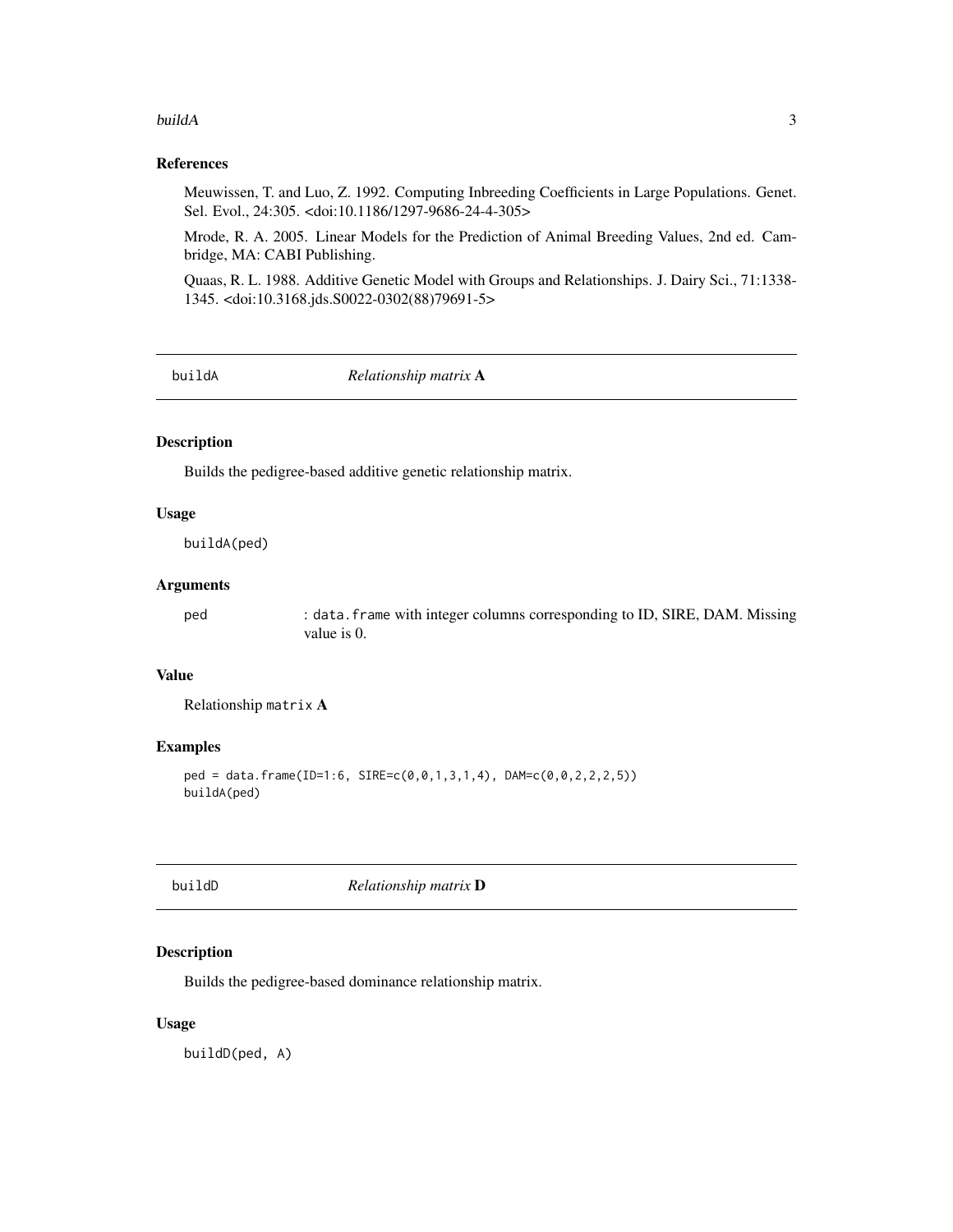#### <span id="page-3-0"></span>Arguments

| ped | : data. frame with integer columns corresponding to ID, SIRE, DAM. Missing<br>value is 0. |
|-----|-------------------------------------------------------------------------------------------|
| A   | : Relationship matrix $\bf{A}$ created by function builds.                                |

#### Value

Relationship matrix D

#### Examples

```
ped = data.frame(ID=1:6, SIRE=c(0,0,1,3,1,4), DAM=c(0,0,2,2,2,5))
buildD(ped, buildA(ped))
```
<span id="page-3-1"></span>gghead *Append genetic groups to the pedigree*

#### Description

This function appends parents that are not available in the first column of the pedigree, to the head of the pedigree, and sorts it. Given a pedigree with all missing parents replaced with the corresponding genetic groups, this functions appends genetic groups to the head of the pedigree.

## Usage

gghead(ped)

#### Arguments

ped : data.frame with integer columns corresponding to ID, SIRE, DAM. Missing value is 0.

#### Details

Consider this simple pedigree:

- 3 0 0
- 4 3 0
- 6 4 5
- 5 0 0

First, unknown parents are replaced with the corresponding genetic groups.

Please note that unknown parent IDs should be smaller than progeny IDs.

3 1 2

4 3 2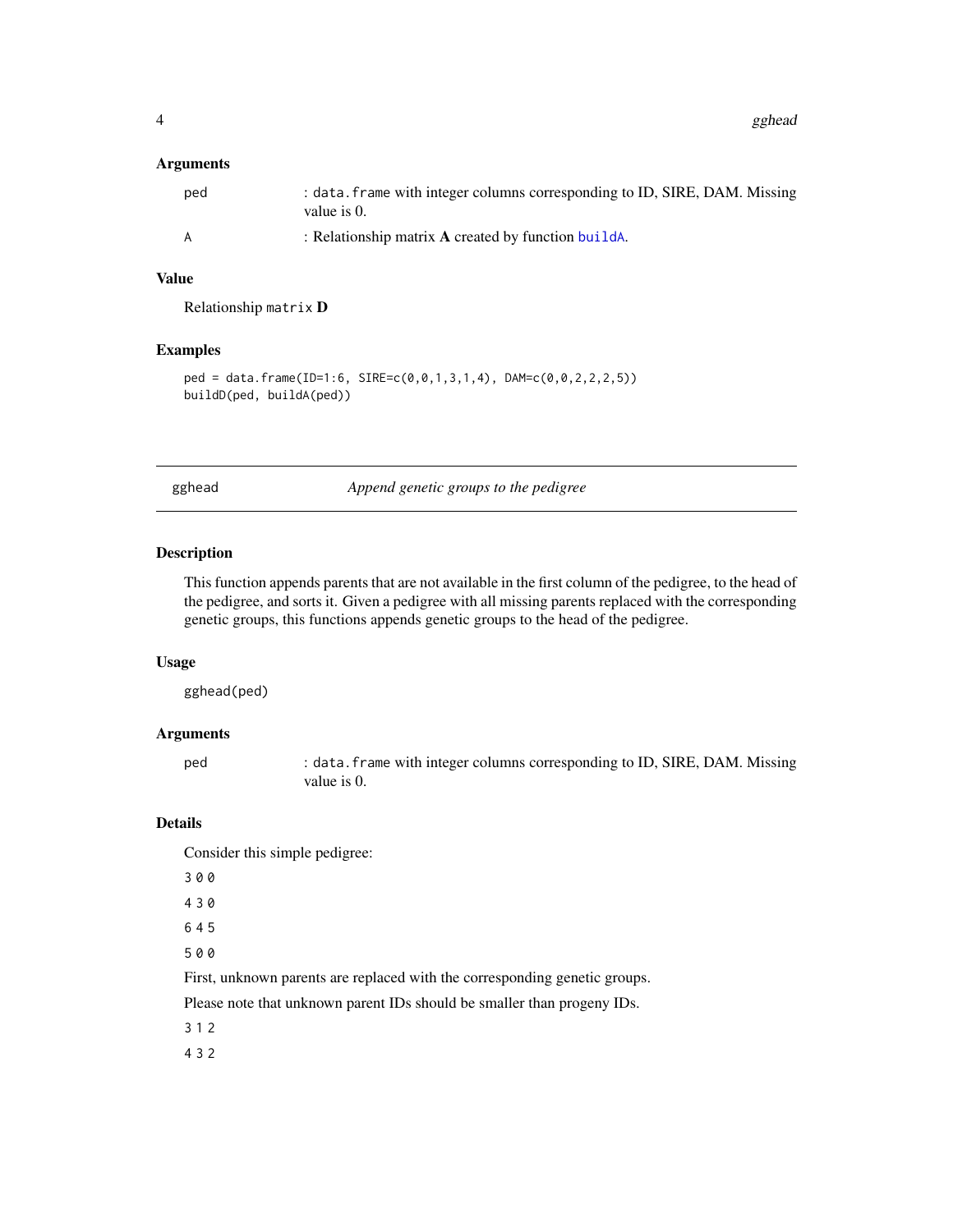<span id="page-4-0"></span>6 4 5

5 1 2

Then, gghead is applied to this pedigree (see the example).

## Value

Processed pedigree data.frame

## Examples

```
ped = data.frame(ID=c(3,4,6,5), SIRE=c(1,3,4,1), DAM=c(2,2,5,2))
gghead(ped)
```
inb *Individual's inbreeding coefficient*

## Description

Calculates inbreeding coefficient for an individual.

## Usage

inb(ped, id)

## Arguments

| ped | : data. frame with integer columns corresponding to ID, SIRE, DAM. Missing<br>value is 0. |
|-----|-------------------------------------------------------------------------------------------|
| id  | : Numeric ID of an individual                                                             |

## Value

Inbreeding coefficient of the individual

```
ped = data.frame(ID=1:7, SIRE=c(0,0,1,1,3,1,5), DAM=c(0,0,0,2,4,4,6))
inb(ped, 7)
```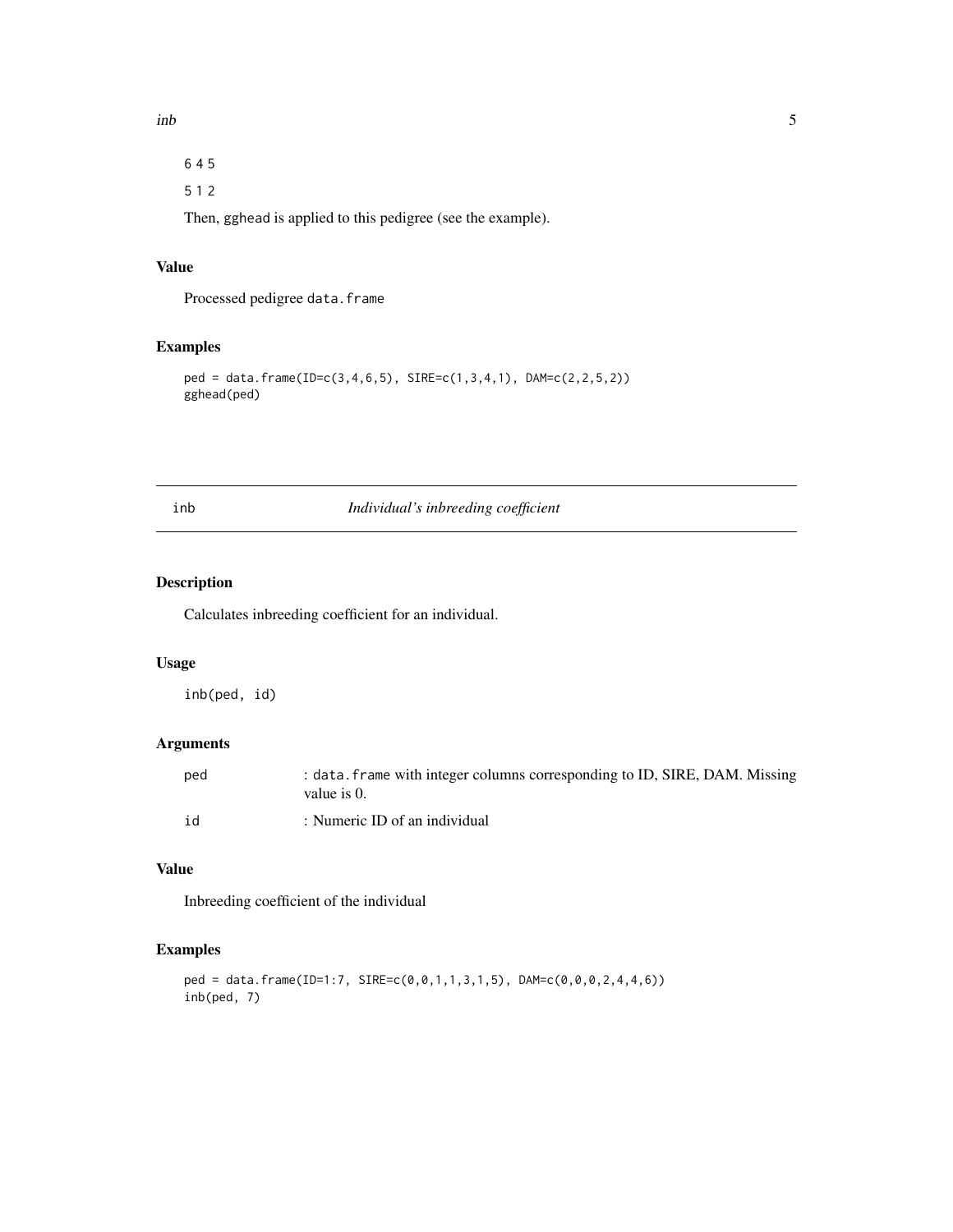<span id="page-5-0"></span>

Calculates inbreeding coefficients for all animals in the pedigree.

## Usage

inbreed(ped)

## Arguments

ped : data.frame with integer columns corresponding to ID, SIRE, DAM. Missing value is 0.

## Value

Vector of inbreeding coefficients

## Examples

```
ped = data.frame(ID=1:7, SIRE=c(0,0,1,1,3,1,5), DAM=c(0,0,0,2,4,4,6))
inbreed(ped)
```
mat2tab *Matrix to tabular*

#### Description

Converts matrix data to tabular data.

## Usage

mat2tab(mat)

## Arguments

mat : matrix

#### Value

data.frame with 2 integer (IDs) and 1 numeric (values) columns.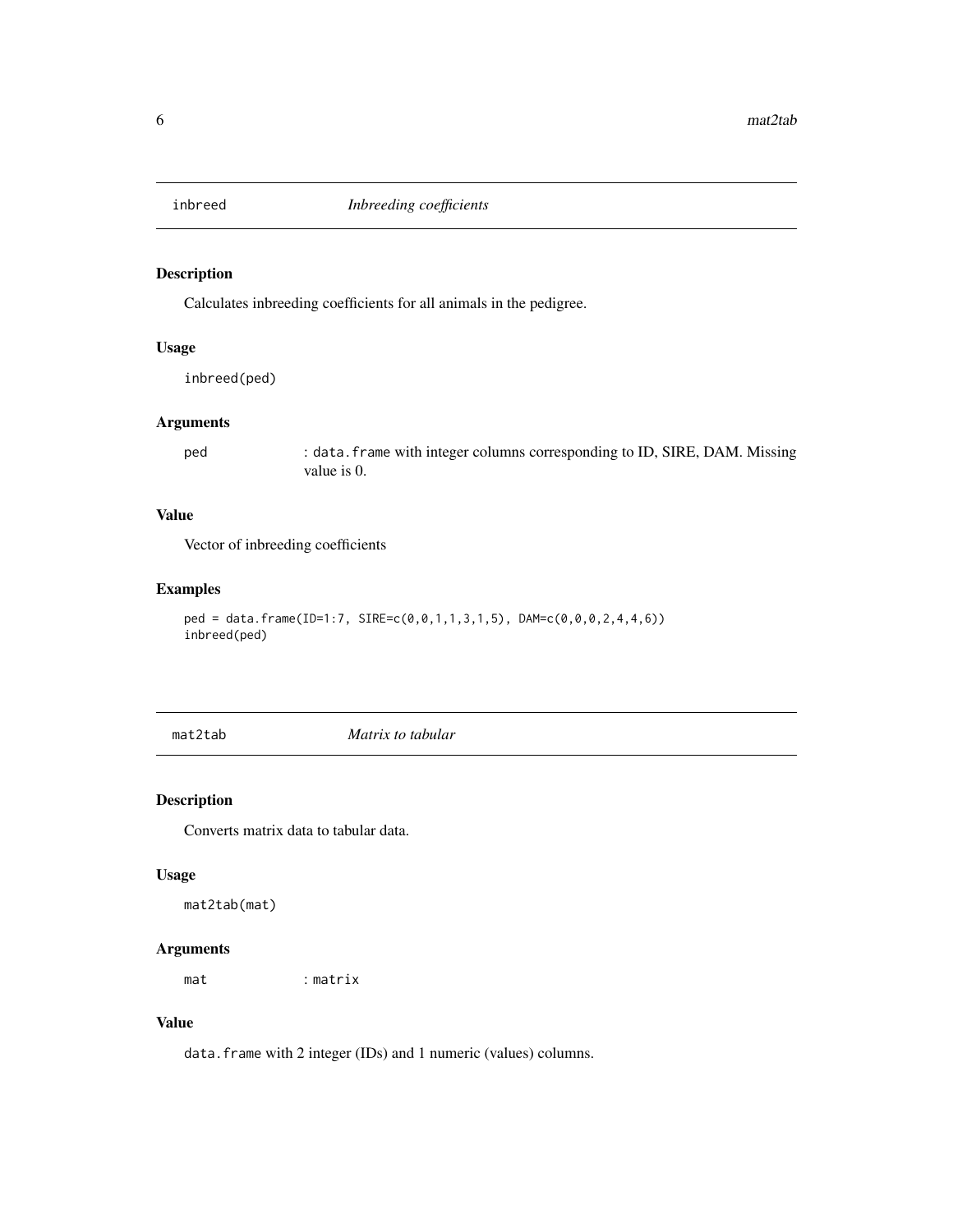#### <span id="page-6-0"></span>offspring the contract of the contract of the contract of the contract of the contract of the contract of the contract of the contract of the contract of the contract of the contract of the contract of the contract of the

#### Examples

```
ped = data.frame(ID=1:6, SIRE=c(0,0,1,3,1,4), DAM=c(0,0,2,2,2,5))
mat2tab(buildA(ped))
```
#### offspring *Descendants of an individual per generation*

## Description

Counts and collects progeny and phenotyped progeny of an individual in successive generations. In pedigrees with generation overlap, animals are reported in the 1st generation that they appear in, rather than in multiple generations.

#### Usage

offspring(ped, id, pheno)

#### Arguments

| ped   | : data. frame with columns corresponding to ID, SIRE, DAM. Missing value<br>is 0. |
|-------|-----------------------------------------------------------------------------------|
| id    | : The ID of the individual, for which the descendants to be extracted.            |
| pheno | : Vector of phenotyped individuals.                                               |

## Value

prgn : list of progeny per generation.

prgn.ph : list of phenotyped progeny per generation.

```
ped = data.frame(V1 = 1:19,
  V2 = c(0, 0, 1, 1, 0, 0, 0, 0, 0, 4, 5, 5, 7, 0, 0, 9, 0, 0, 12),
  V3 = c(0,0,0,2,0,2,0,3,3,3,0,6,8,8,8,10,11,11,0))
pheno = 10:18# Find progeny and phenotyped progeny of individual 1.
offspring(ped, 1, pheno)
# Find phenotyped progeny of individual 1, in the 2nd generation.
offspring(ped, 1, 10:18)$prgn.ph[[2]]
# If only interested in finding the progeny of individual 1:
offspring(ped, 1, c())$prgn
```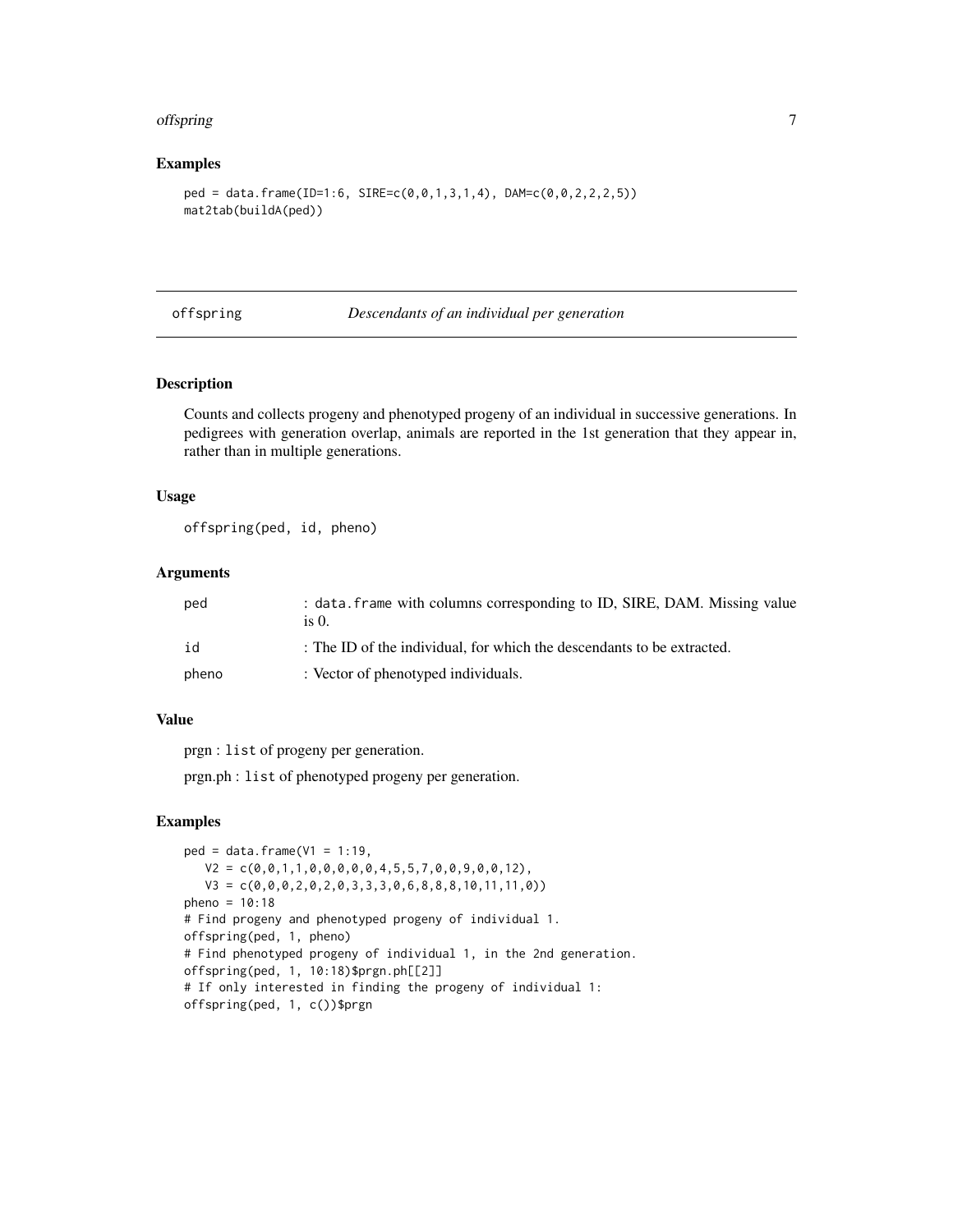<span id="page-7-1"></span><span id="page-7-0"></span>

Performs basic pedigree checks.

#### Usage

pedcheck(ped)

#### Arguments

ped : data.frame with integer columns corresponding to ID, SIRE, DAM. Missing value is 0.

## Examples

```
set.seed(127)
ped = data.frame(ID=c(1:50,NA,0,1:3),
                 SIRE=c(0, sample(c(0,10:25), 53, replace=TRUE), 51),
                 DAM=c(0, NA, 52, sample(c(0,20:35), 52, replace=TRUE)))
pedcheck(ped)
```
peddown *Downward pedigree extraction*

## Description

Extracts pedigree downward for one or a group of individuals to find their descendants

#### Usage

```
peddown(ped, parents, maxgen = c())
```
#### Arguments

| ped     | : data. frame with integer columns corresponding to ID, SIRE, DAM. Missing<br>value is 0.                                                                                                  |
|---------|--------------------------------------------------------------------------------------------------------------------------------------------------------------------------------------------|
| parents | : Vector of individual ID(s), from which the new pedigree is being extracted.                                                                                                              |
| maxgen  | : (optional) a positive integer for the maximum number of generations to pro-<br>ceed. If no value is provided, there is no limitation on the maximum number of<br>generations to proceed. |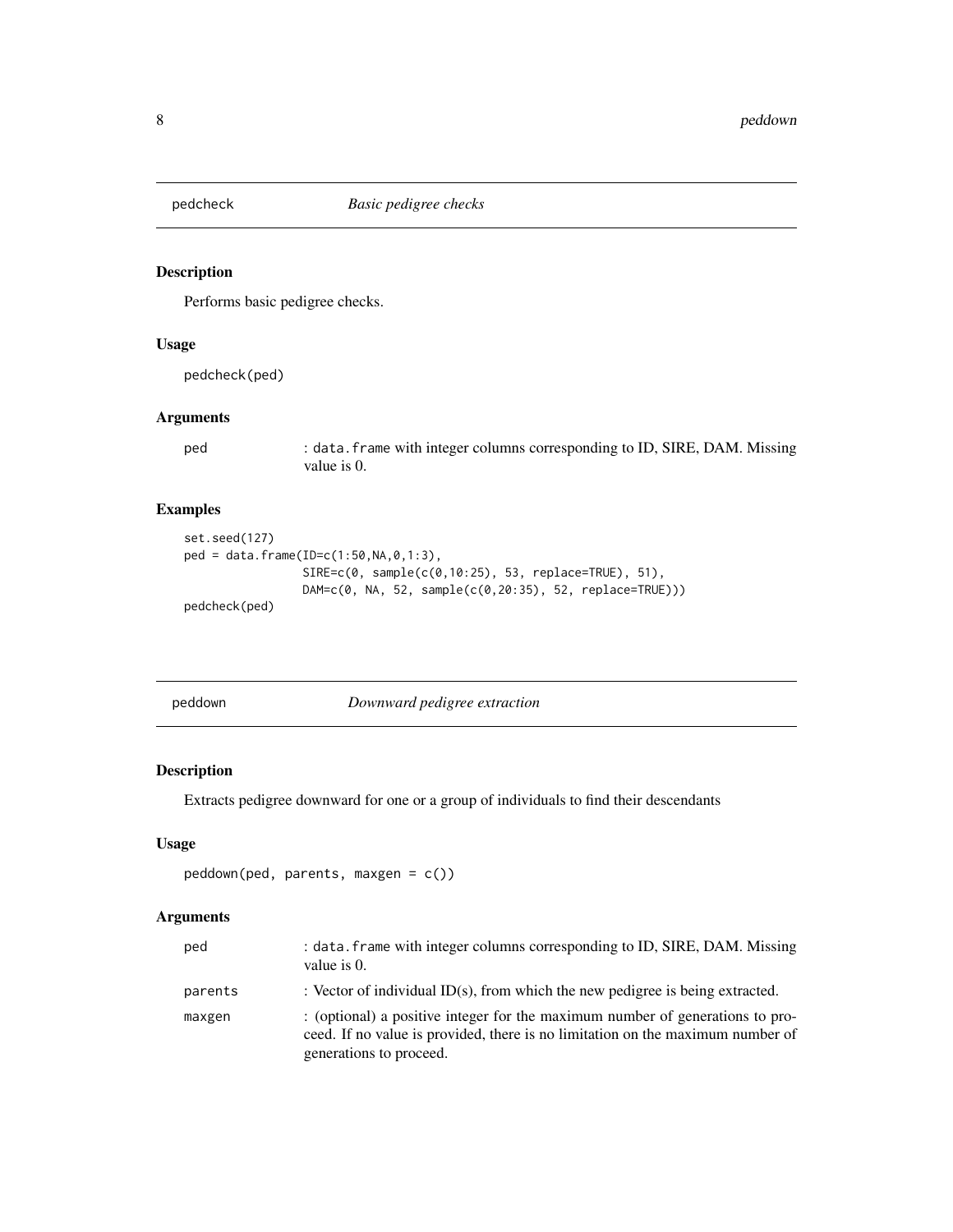#### <span id="page-8-0"></span>pedup 9

## Value

Extracted pedigree data.frame

#### Examples

```
ped = data.frame(ID=1:6, SIRE=c(0,0,1,3,1,4), DAM=c(0,0,2,2,2,5))
peddown(ped, c(1,4))
peddown(ped, 1, maxgen=1)
```
pedup *Upward pedigree extraction*

## Description

Extracts pedigree upward for one or a group of individuals to find their ascendants

#### Usage

```
pedup(ped, progeny, maxgen = c())
```
## Arguments

| ped     | : data. frame with integer columns corresponding to ID, SIRE, DAM. Missing<br>value is 0.                                                                                                                                       |
|---------|---------------------------------------------------------------------------------------------------------------------------------------------------------------------------------------------------------------------------------|
| progeny | : Vector of individual ID(s), from which the new pedigree is being extracted.                                                                                                                                                   |
| maxgen  | : (optional) a positive integer for the maximum number of generations (contin-<br>uing from parents of progeny) to proceed. If no value is provided, there is no<br>limitation on the maximum number of generations to proceed. |

## Value

Extracted pedigree data.frame

```
ped = data.frame(ID=1:6, SIRE=c(0,0,1,3,1,4), DAM=c(0,0,2,2,2,5))
pedup(ped, c(1,4))
pedup(ped, 6, maxgen=1)
```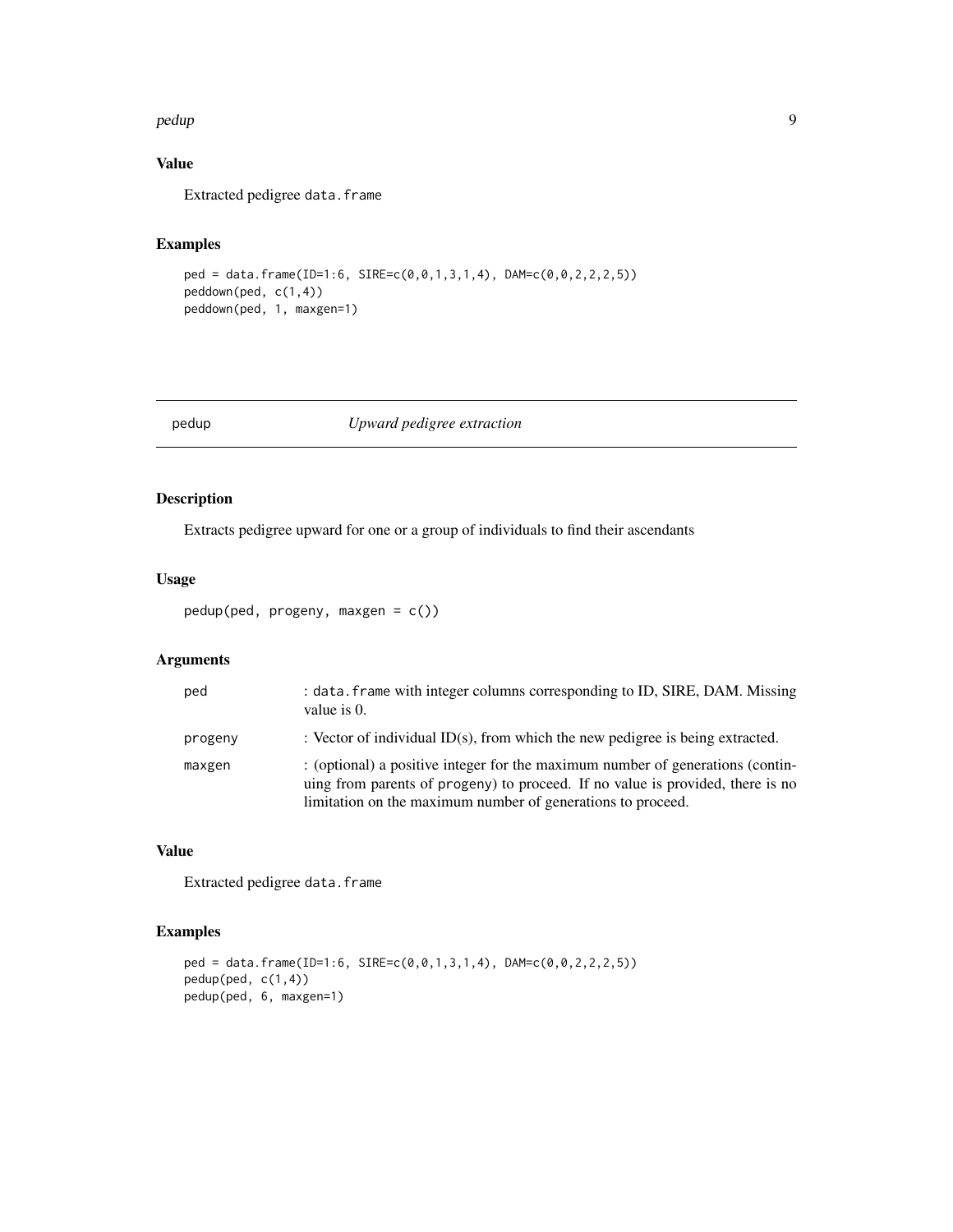<span id="page-9-0"></span>

Pruning pedigree in two different modes (strict, loose)

#### Usage

pruneped(ped, pheno, mode)

#### Arguments

| ped   | : data. frame with integer columns corresponding to ID, SIRE, DAM. Missing<br>value is $0$ . |
|-------|----------------------------------------------------------------------------------------------|
| pheno | : Vector of phenotyped individuals                                                           |
| mode  | : strict or loose                                                                            |

#### Details

In strict pruning, individuals without progeny and phenotype are recursively deleted from the pedigree, and then individuals without known parent and without progeny (if any) are deleted. Therefore, all uninfluential individuals are deleted. The downside is that individuals without phenotype or phenotyped progeny cannot receive any genetic merit based on the information from their phenotyped relatives. In loose pruning, the pedigree is upward extracted for phenotyped individuals to thier founders, and then the pedigree is downward extracted from the founders.

#### Value

Pruned pedigree data.frame

```
ped = data.frame(ID=1:7, SIRE=c(0,0,1,3,1,4,0), DAM=c(0,0,2,2,2,5,0))
pheno = c(1,4)pruneped(ped, pheno, mode="strict")
pruneped(ped, pheno, mode="loose")
```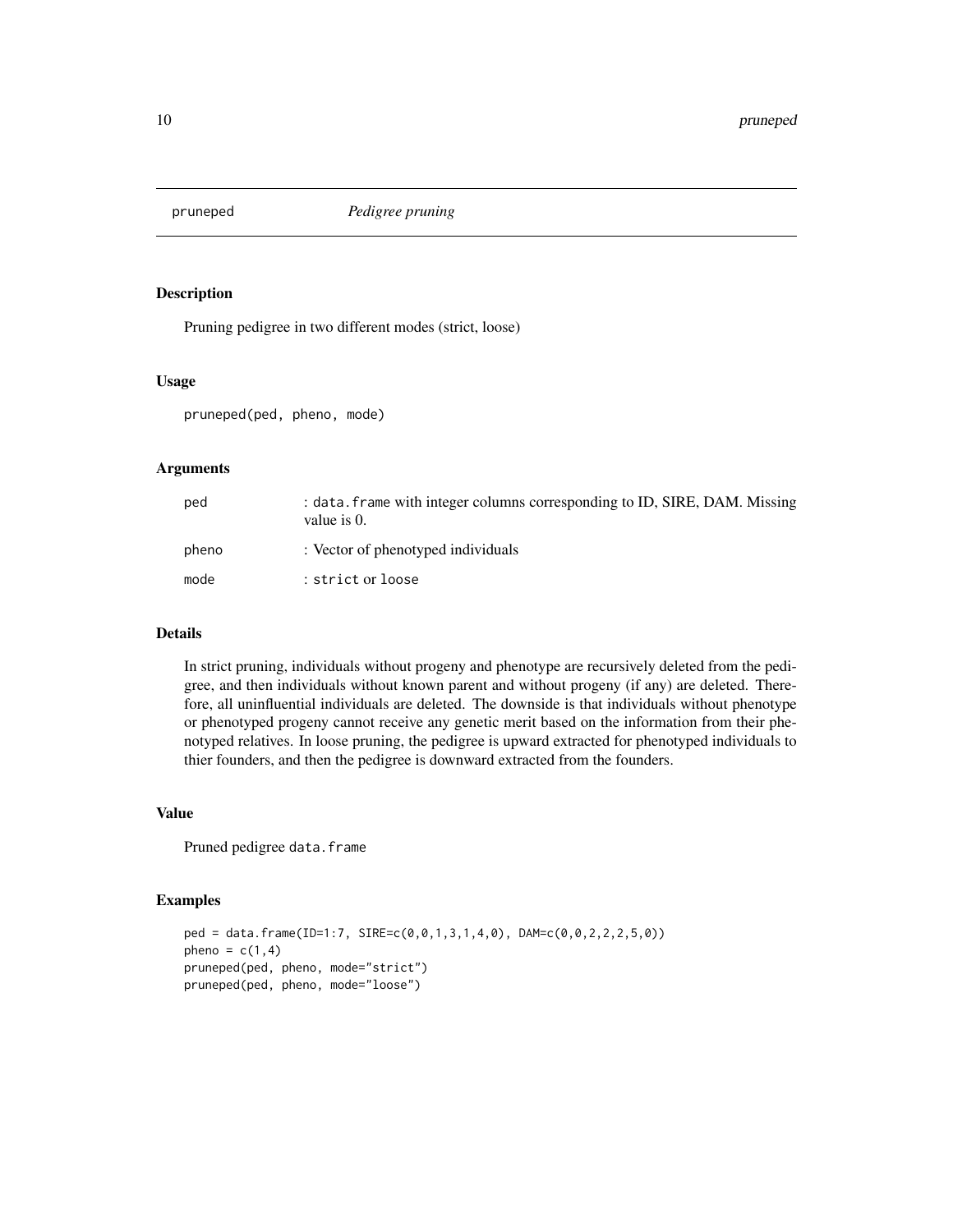<span id="page-10-0"></span>

Adds genetic group contributions to the genetic merit of individuals.

#### Usage

Qgpu(Q, sol)

## Arguments

|     | : The output matrix from qmatL (for more details: ?qmatL)                                                                                                                                                  |
|-----|------------------------------------------------------------------------------------------------------------------------------------------------------------------------------------------------------------|
| sol | : data frame with 2 numeric columns corresponding to ID, EBV ( $(\hat{\mathbf{g}}, \hat{\mathbf{u}})$ ),<br>where $\hat{g}$ and $\hat{u}$ are the genetic group and genetic merit solutions, respectively. |
|     | The order of solutions must be the order of columns and the order of rows in                                                                                                                               |
|     | matrix $\mathbf{O}$ .                                                                                                                                                                                      |

#### Value

Vector of  $\mathbf{Q}\hat{\mathbf{g}} + \hat{\mathbf{u}}$ 

## Examples

```
ped = data.frame(ID=c(3,4,6,5), SIRE=c(1,3,4,1), DAM=c(2,2,5,2))
Q =qmatL(gghead(ped))
ghat = c(0.1, -0.2)uhat = seq(-1.5, 1.5, 1)sol = data.frame(ID=1:6, EBV=c(ghat, uhat))
Qgpu(Q, sol)
```
qmat *Matrix* Q

## Description

Creates the genetic group contribution matrix.

## Usage

qmat(ped2)

## Arguments

ped2 : The output data.frame from [gghead](#page-3-1) (for more details: [?gghead](#page-3-1))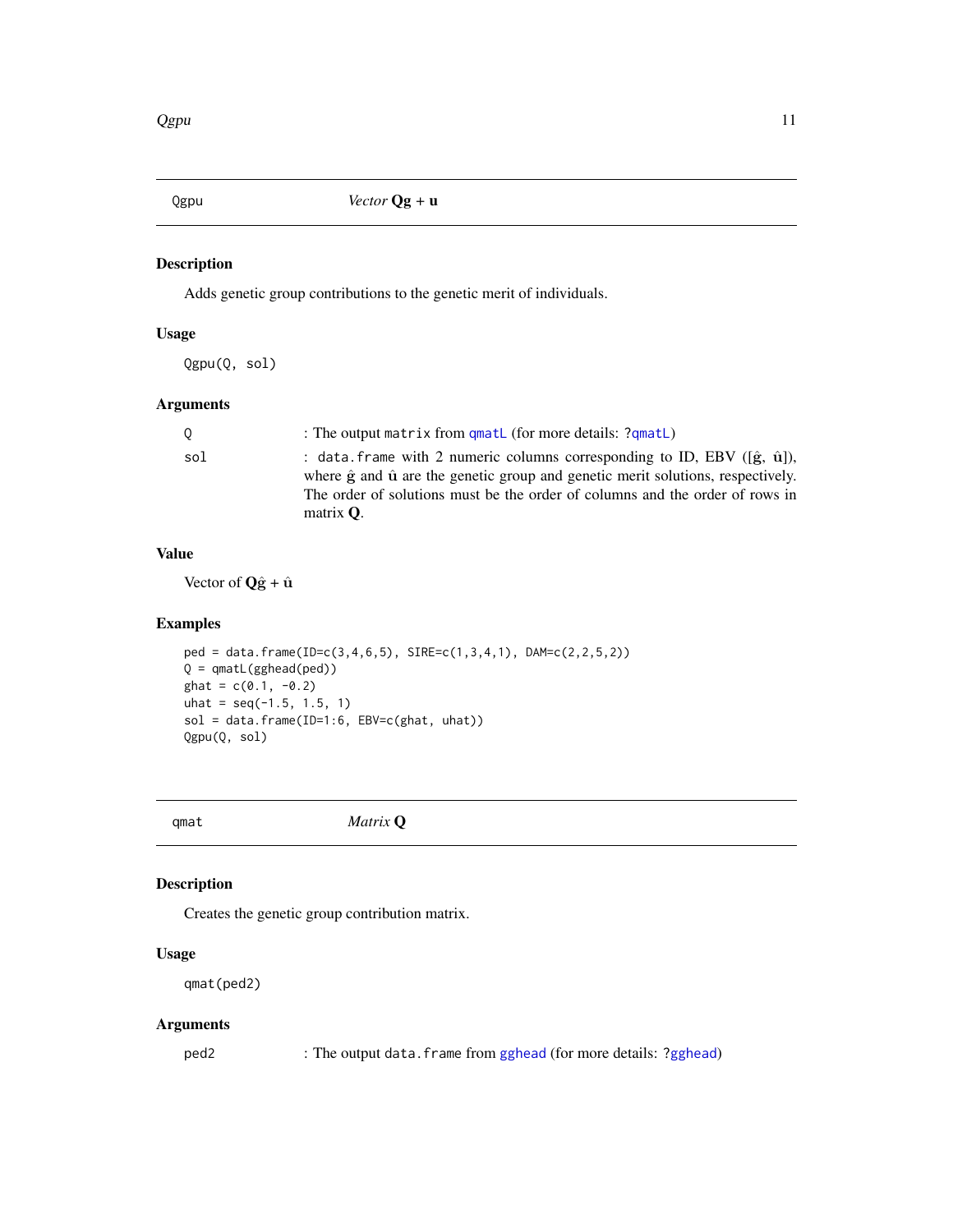<span id="page-11-0"></span>12 **qmatL** 

## Value

Q matrix

## Examples

```
ped = data.frame(ID=c(3,4,6,5), SIRE=c(1,3,4,1), DAM=c(2,2,5,2))
ped2 = gghead(ped)
qmat(ped2)
```
## <span id="page-11-1"></span>qmatL *Matrix* Q *for large pedigrees*

## Description

Creates the genetic group contribution matrix for large pedigrees.

#### Usage

qmatL(ped2)

#### Arguments

ped2 : The output data.frame from [gghead](#page-3-1) (for more details: [?gghead](#page-3-1))

#### Value

Q matrix

## Examples

ped = data.frame(ID=c(3,4,6,5), SIRE=c(1,3,4,1), DAM=c(2,2,5,2)) ped2 = gghead(ped) qmatL(ped2)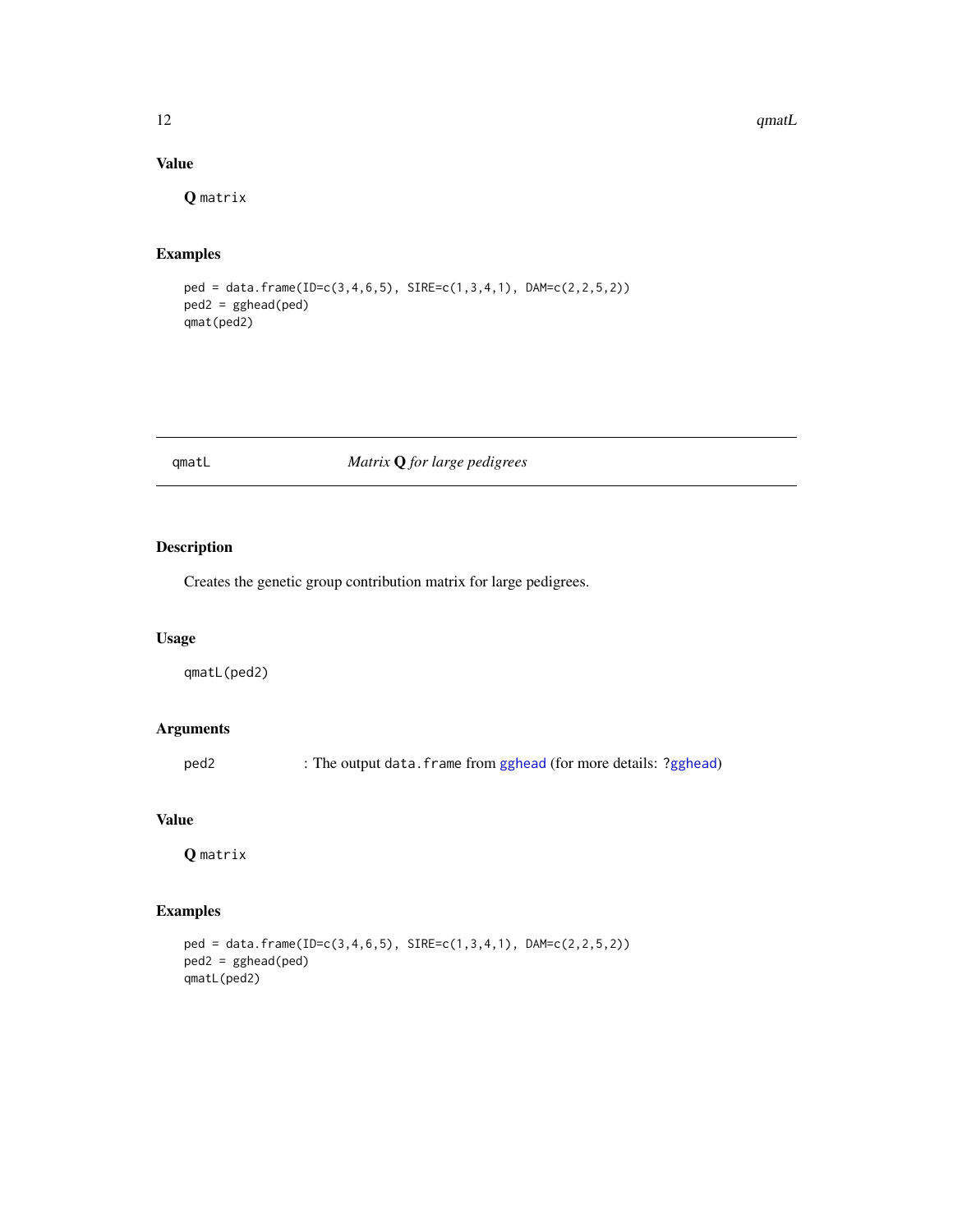<span id="page-12-0"></span>

Creates the genetic group contribution matrix for large pedigrees, with parallel processing.

## Usage

qmatXL(ped2, ncl)

## Arguments

| ped <sub>2</sub> | : The output data. frame from gghead (for more details: ?gghead)                                                                                                |
|------------------|-----------------------------------------------------------------------------------------------------------------------------------------------------------------|
| nc1              | : User defined number of nodes; if the number of user defined nodes is greater<br>than the number of genetic groups, the number genetic groups is considered as |
|                  | the number of nodes.                                                                                                                                            |

## Details

This function is the parallel version of [qmatL](#page-11-1). It requires foreach and doParallel packages.

#### Value

Q matrix

## Examples

```
ped = data.frame(ID=c(3,4,6,5), SIRE=c(1,3,4,1), DAM=c(2,2,5,2))
ped2 = gghead(ped)
qmatXL(ped2, 2)
```
renum *Pedigree renumbering*

## Description

Renumbering pedigree to numerical IDs, so that progeny's ID is smaller than parents' IDs.

#### Usage

renum(ped)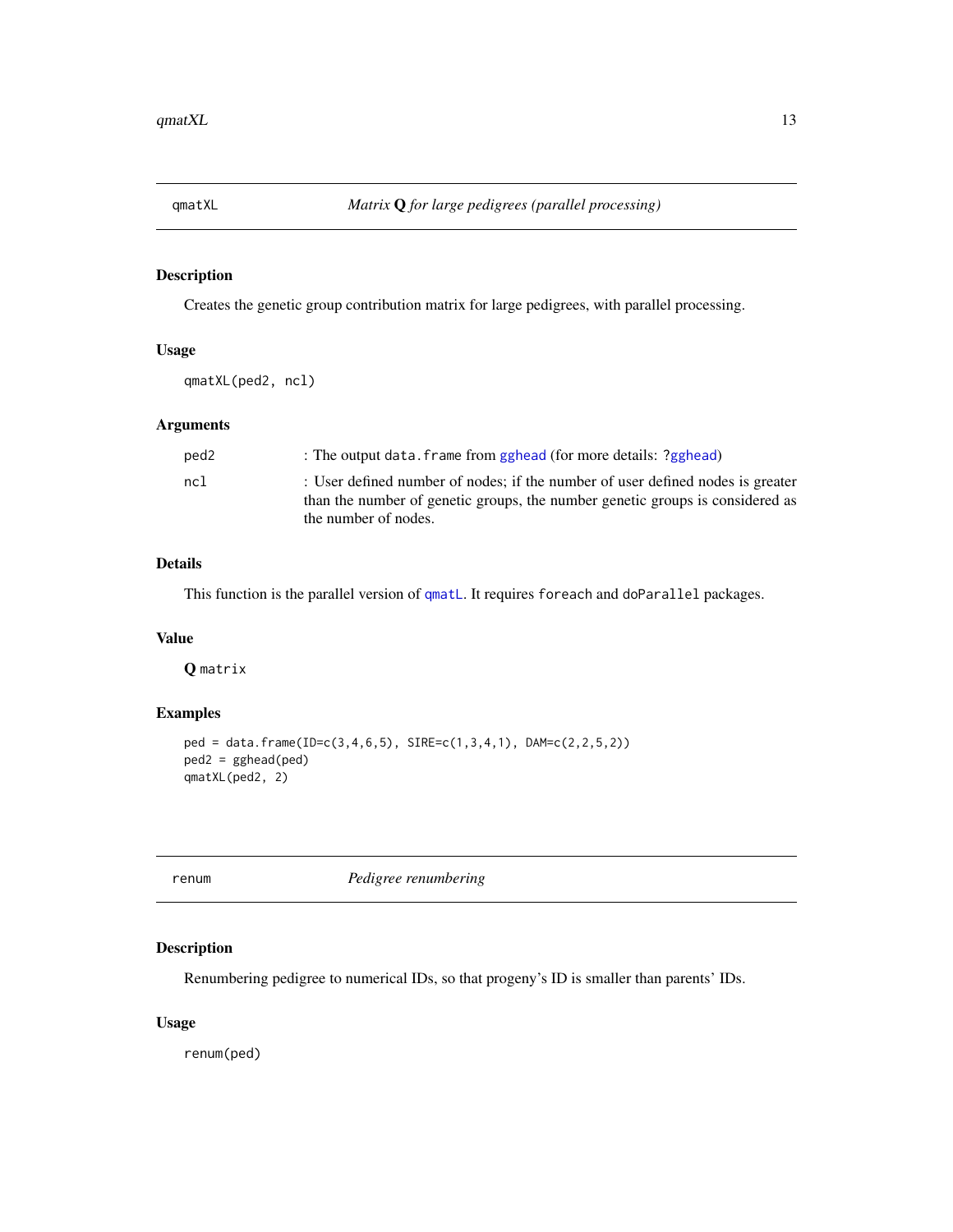#### <span id="page-13-0"></span>Arguments

| ped | : data. frame with columns corresponding to ID, SIRE, DAM. Missing value |
|-----|--------------------------------------------------------------------------|
|     |                                                                          |

## Value

newped : Pedigree data.frame with renumberred IDs.

xrf : Cross-reference data.frame with 2 columns for original and renumberred IDs.

## Examples

```
ped = data.frame(ID=letters[1:6], SIRE=c(0,0,letters[c(1,3,1,4)]), DAM=c(0,0,letters[c(2,2,2,5)]))
renum(ped)$newped
renum(ped)$xrf
```
## rg *Genetic relationship coefficient*

#### Description

Calculates genetic relationship coefficient between two individuals.

#### Usage

rg(ped, id1, id2)

## Arguments

| ped             | : data. frame with integer columns corresponding to ID, SIRE, DAM. Missing<br>value is $0$ . |
|-----------------|----------------------------------------------------------------------------------------------|
| id1             | : Numeric ID of an individual                                                                |
| id <sub>2</sub> | : Numeric ID of an individual                                                                |

#### Value

Genetic relationship coefficient between the two individuals

```
ped = data.frame(ID=1:7, SIRE=c(0,0,1,1,3,1,5), DAM=c(0,0,0,2,4,4,6))
rg(ped, 5, 6)
```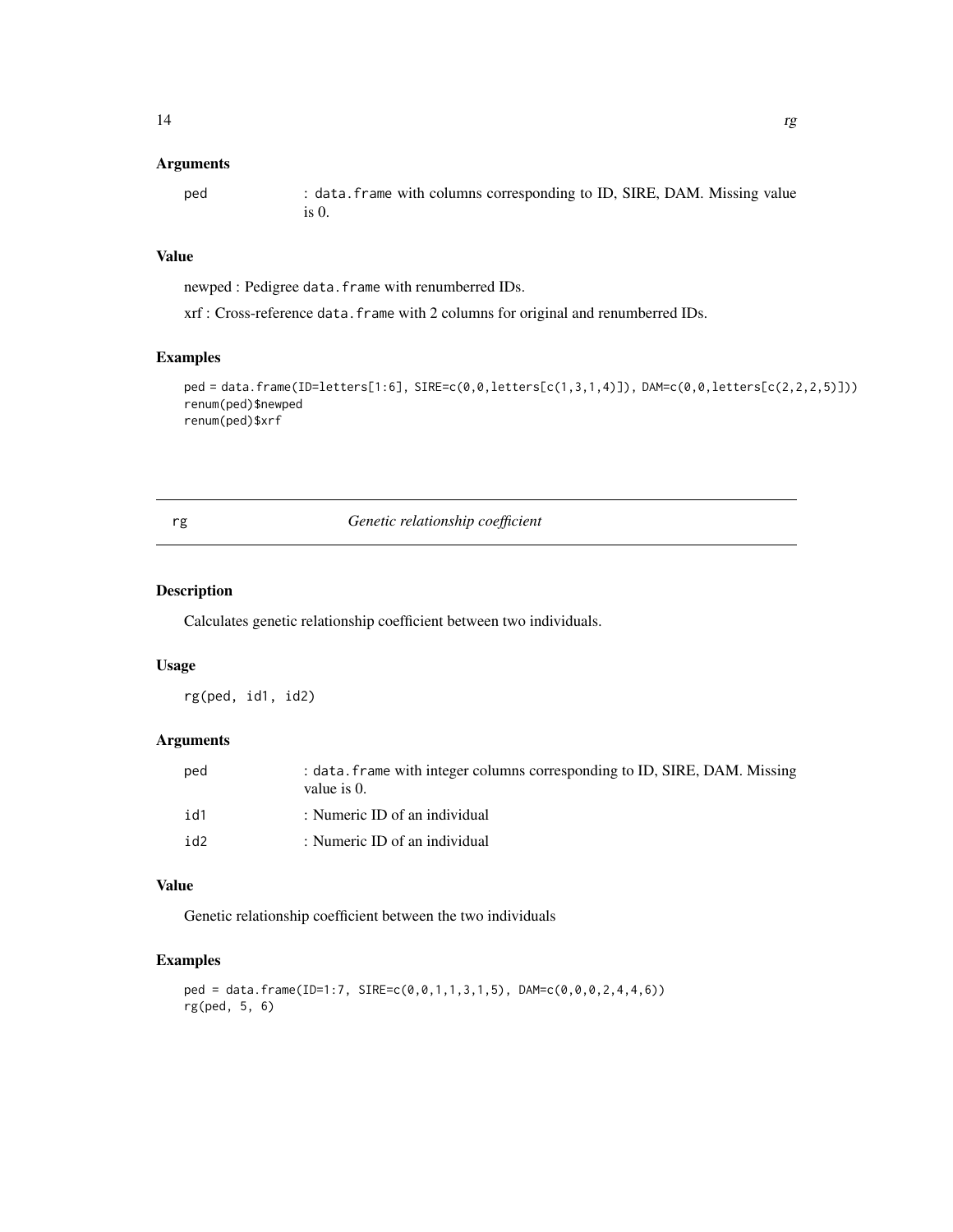<span id="page-14-0"></span>

Extract sire-maternal grandsire (S-MGS) pedigree from a sire-dam pedigree. Sire and MGS information is extracted for sires of phenotyped individuals.

## Usage

smgsped(ped, pheno)

## Arguments

| ped   | : data. frame with integer columns corresponding to ID, SIRE, DAM. Missing<br>value is 0. |
|-------|-------------------------------------------------------------------------------------------|
| pheno | : Vector of phenotyped individuals                                                        |

#### Value

S-MGS pedigree data.frame

#### Examples

ped = data.frame(ID=1:10, SIRE=c(0,0,1,2,0,5,4,4,0,8), DAM=c(0,0,0,3,3,0,6,6,6,0)) smgsped(ped, 7:10)

tab2mat *Tabular to matrix*

## Description

Converts tabular data to matrix data.

#### Usage

tab2mat(tab)

## Arguments

tab : data.frame with 2 integer (IDs) and 1 numeric (values) columns.

#### Value

Converted data.frame to matrix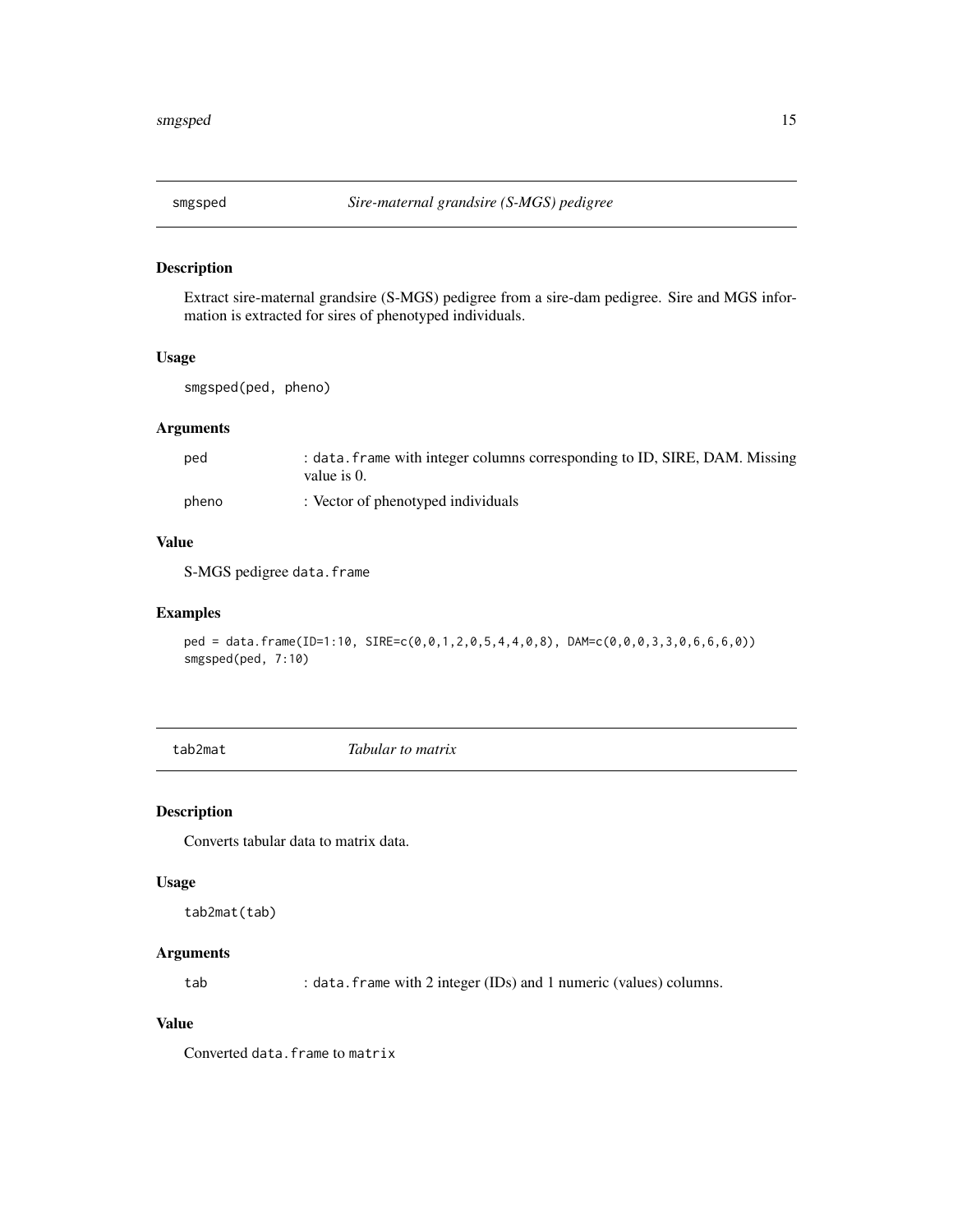#### Examples

```
ped = data.frame(ID=1:6, SIRE=c(0,0,1,3,1,4), DAM=c(0,0,2,2,2,5))
tab2mat(tabA(ped))
```
<span id="page-15-1"></span>tabA *Relationship matrix* A *in a tabular format*

#### Description

Creates the pedigree-based additive genetic relationship data.frame.

#### Usage

tabA(ped)

#### Arguments

ped : data.frame with integer columns corresponding to ID, SIRE, DAM. Missing value is 0.

## Value

Genetic relationship data.frame

#### Examples

```
ped = data.frame(ID=1:6, SIRE=c(0,0,1,3,1,4), DAM=c(0,0,2,2,2,5))
tabA(ped)
```
tabAinv *Inverse of the relationship matrix* A *in a tabular format*

#### Description

Creates the data.frame of the inverse of the pedigree-based genetic relationship matrix.

#### Usage

tabAinv(ped, inbr)

#### Arguments

| ped  | : data. frame with integer columns corresponding to ID, SIRE, DAM. Missing          |
|------|-------------------------------------------------------------------------------------|
|      | value is 0.                                                                         |
| inbr | : Vector of inbreeding coefficients in the order of individuals in the relationship |
|      | matrix.                                                                             |

<span id="page-15-0"></span>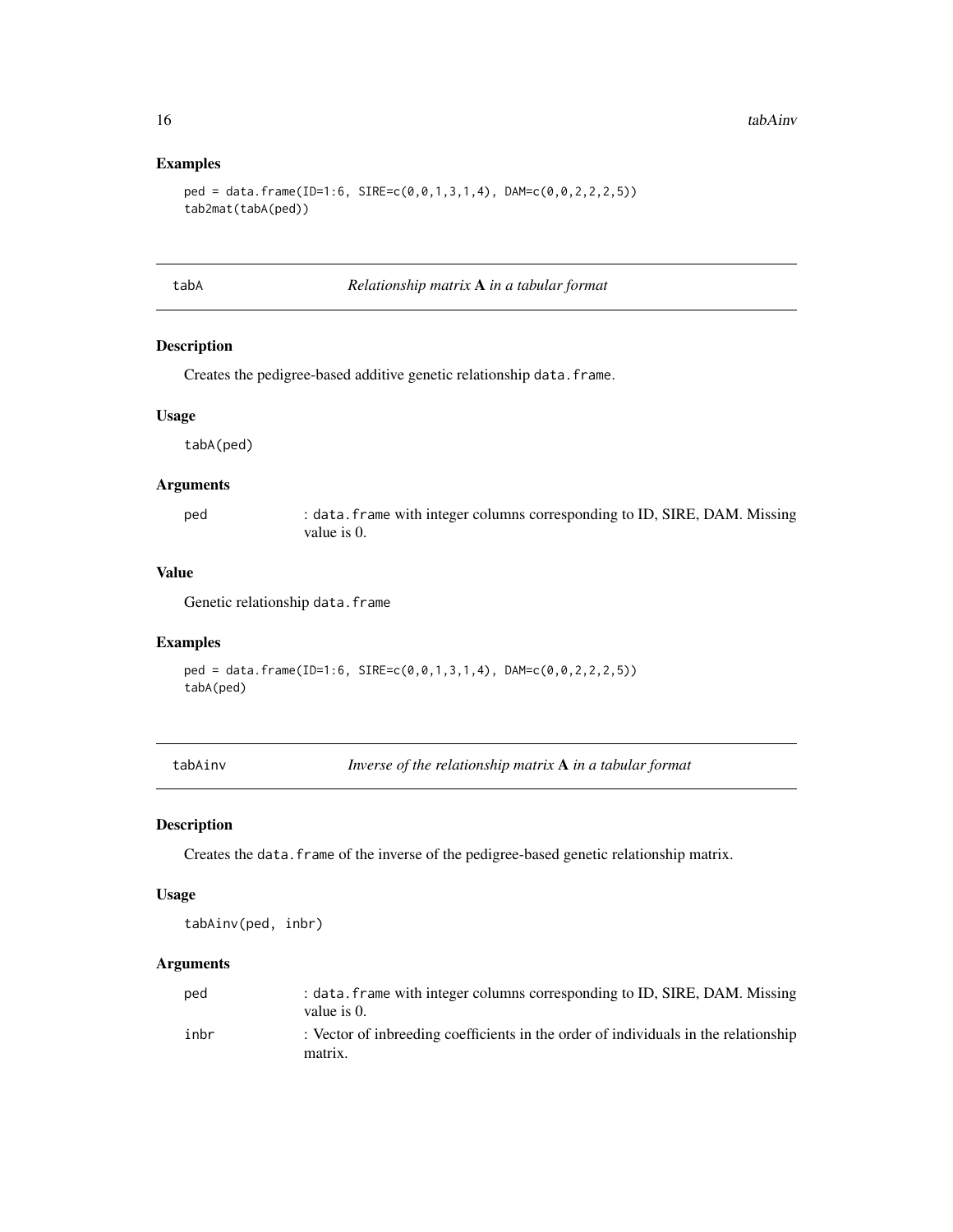#### <span id="page-16-0"></span> $tabD$  17

#### Value

data. frame of the inverse of the genetic relationship matrix

## Examples

```
ped = data.frame(ID=1:6, SIRE=c(0,0,1,3,1,4), DAM=c(0,0,2,2,2,5))
inbr = c(0, 0, 0, 0.25, 0, 0.25)
# or
(int = diag(buildA(ped)) - 1)# or
inbr = tabA(ped); (inbr = inbr[inbr[, 1]==inbr[, 2],]$a - 1)
# or
# For individual inbreeding values, use function inb.
tabAinv(ped, inbr)
```
tabD *Dominance relationship matrix* D *in a tabular-sparse format*

#### Description

Creates the pedigree-based dominance relationship data.frame.

#### Usage

tabD(ped, A)

## Arguments

| ped | : data. frame with integer columns corresponding to ID, SIRE, DAM. Missing<br>value is 0. |
|-----|-------------------------------------------------------------------------------------------|
| A   | : Relationship matrix $\bf{A}$ in a tabular format created by function tabA.              |

## Value

Dominance relationship data.frame

```
ped = data.frame(ID=1:6, SIRE=c(0,0,1,3,1,4), DAM=c(0,0,2,2,2,5))
tabD(ped, tabA(ped))
```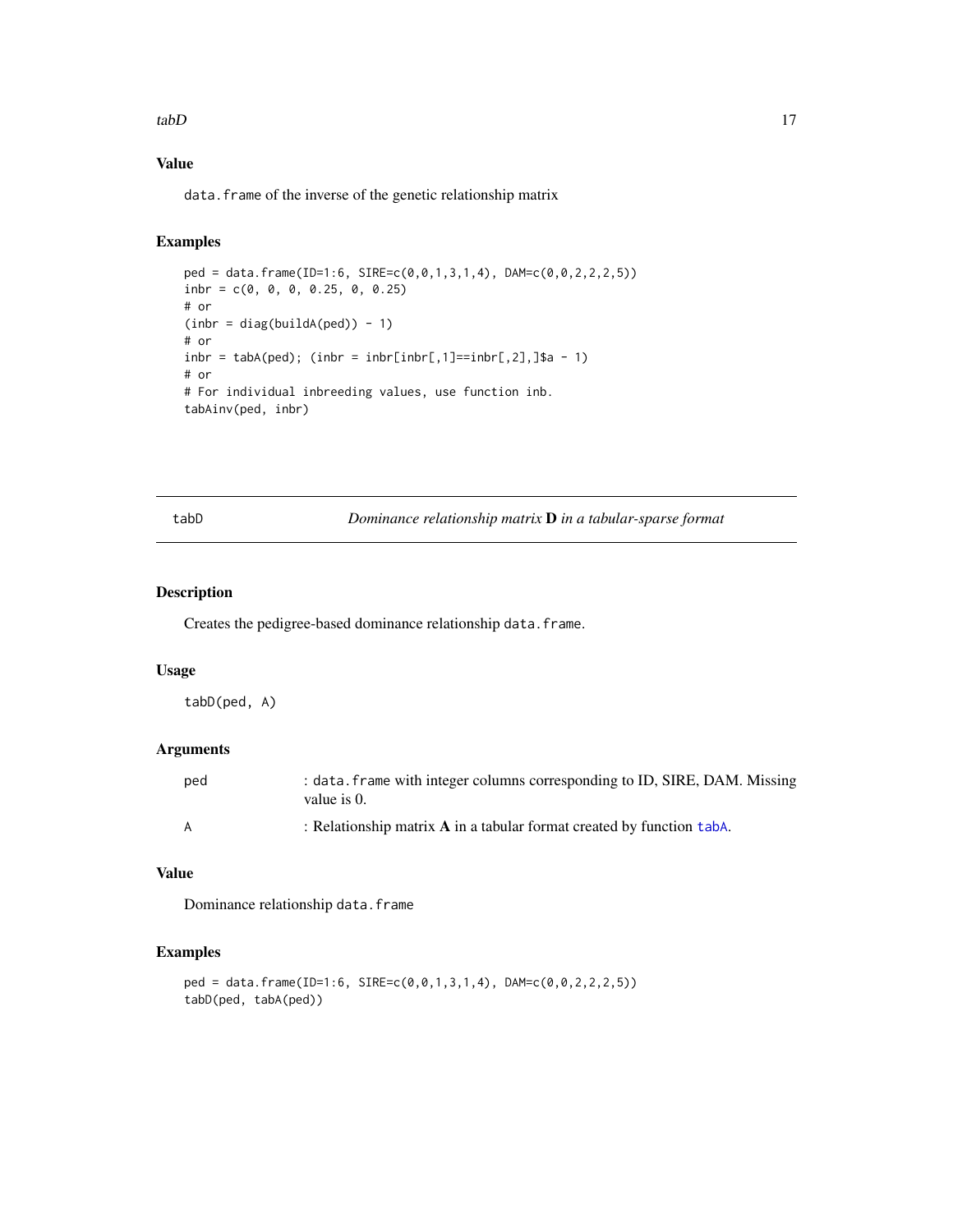<span id="page-17-0"></span>

Creates the data.frame of the inverse of the pedigree-based dominance relationship matrix.

## Usage

tabDinv(ped, A)

## Arguments

| ped | : data. frame with integer columns corresponding to ID, SIRE, DAM. Missing<br>value is 0. |
|-----|-------------------------------------------------------------------------------------------|
| A   | : Relationship matrix $\bf{A}$ in a tabular format created by function taba.              |

## Value

data. frame of the inverse of the dominance relationship matrix

```
ped = data.frame(ID=1:6, SIRE=c(0,0,1,3,1,4), DAM=c(0,0,2,2,2,5))
tabDinv(ped, tabA(ped))
```